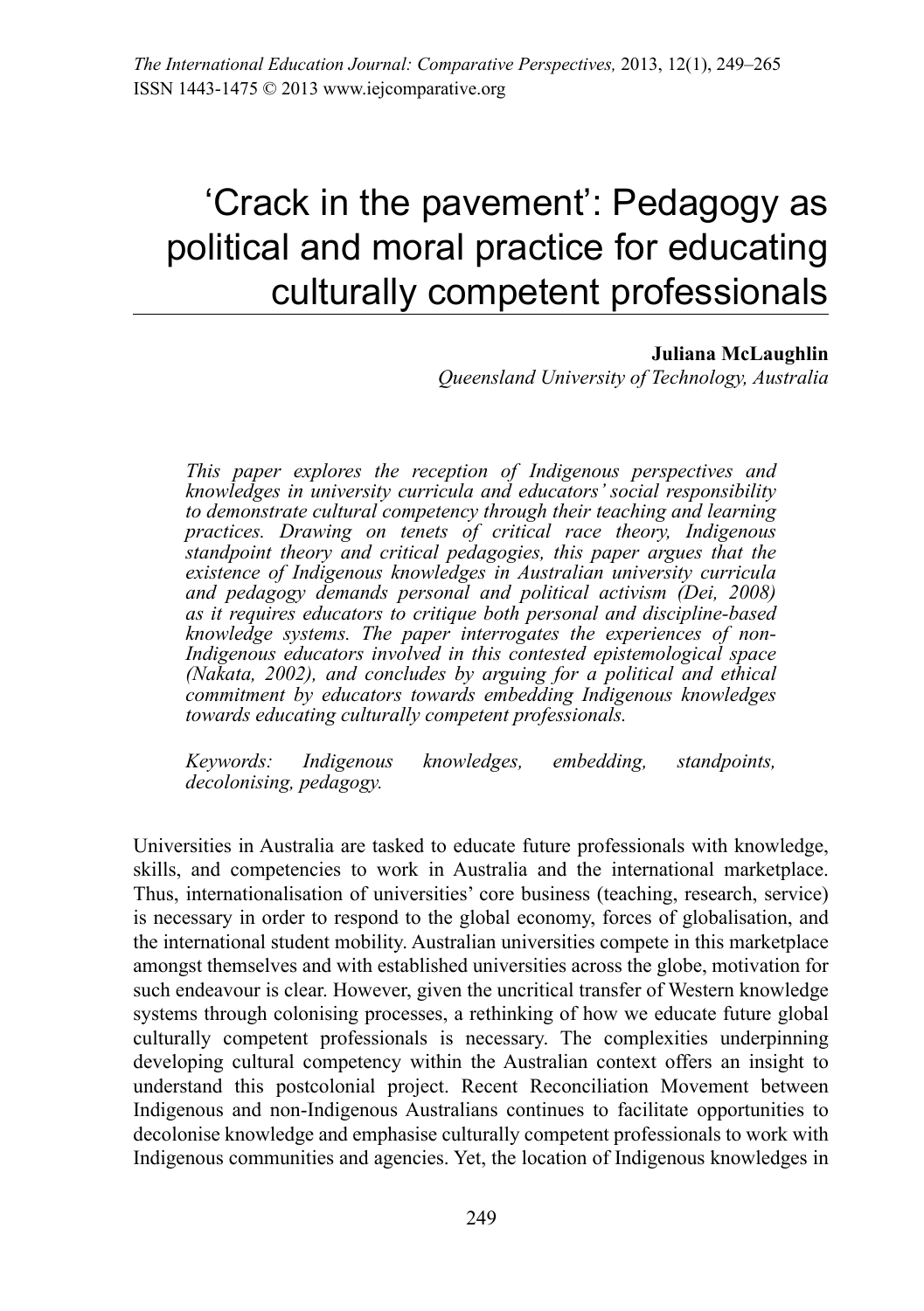Western academic institutions is problematic as it challenges colonial discourses that shaped the production of knowledge about Indigenous peoples, cultures and histories. Accordingly, Indigenous knowledges in the university curriculum is in a "space of constant negotiation and contestation" (Nakata, 2002, p.285) and "always competing for validity, the right to be located centrally in educational systems, curricula and pedagogies" (Hart, Whatman, McLaughlin & Sharma-Brymer, 2012, p.703).

Recent reviews commissioned by the Australian Government, for example, the reviews by Bradley, Noonan, Nugent & Scales (2008) and Behrendt (2012), have recommended Australian universities include Indigenous perspectives and knowledges in their curriculum. The emphasis is placed on universities' commitment to Reconciliation between Indigenous and non-Indigenous Australians and to address the gap of educational outcomes between Indigenous and non-Indigenous Australians. The reviews also invite conversations around institutional, professional and social responsibility towards reconciling Indigenous and non-Indigenous Australia. The Behrendt Review notes that the "translation of Indigenous perspectives and knowledges in university curricula can contribute to helping professionals work collaboratively with Aboriginal and Torres Strait Islander communities" (Behrendt, 2012, p.xiv). These recommendations correlate with the respective positions of the Tertiary Education Quality and Standards Agency (TEQSA), Universities Australia, and Indigenous Higher Education Advisory Committee (IHEAC) on Indigenous knowledge and cultural competency.

The Behrendt Review further commented that future professionals' knowledge of contemporary Indigenous issues be systematised through the development of Indigenous Teaching and Learning Frameworks (Behrendt, 2012, p.xiv). The definitions and the national context of developing cultural competency in university teaching and learning and graduate attributes with the intent of developing culturally competent professionals with a postcolonial orientation are extensively examined in this special issue (see Marcelle Burns; Veronica Goerke and Marion Kickett; Zane Ma Rhea).

Initiatives towards the Reconciliation commitments continue to be informed by Australia's social and political agendas, such as the Widening Participation Initiative (Bradley, et al, 2008), the Closing the Gap campaign (Council of Australian Governments) and the Reconciliation Action Plan (http://www.reconciliation.org. au/home/about-us). The way Indigenous perspectives and knowledges are included in university curricula are often determined by how professional standards and requirements are addressed. Universities Australia (2011) proposed five guiding principles for developing Indigenous cultural competency including "Indigenous involvement in university governance and management, ensuring all graduates are culturally competent, collaborative research that empowers Indigenous participants, increasing Indigenous staff, and that universities operate in partnerships with their Indigenous communities" (2011, p.8). The document provides exemplars and models for best practice in cultural competency training from range of Australian universities'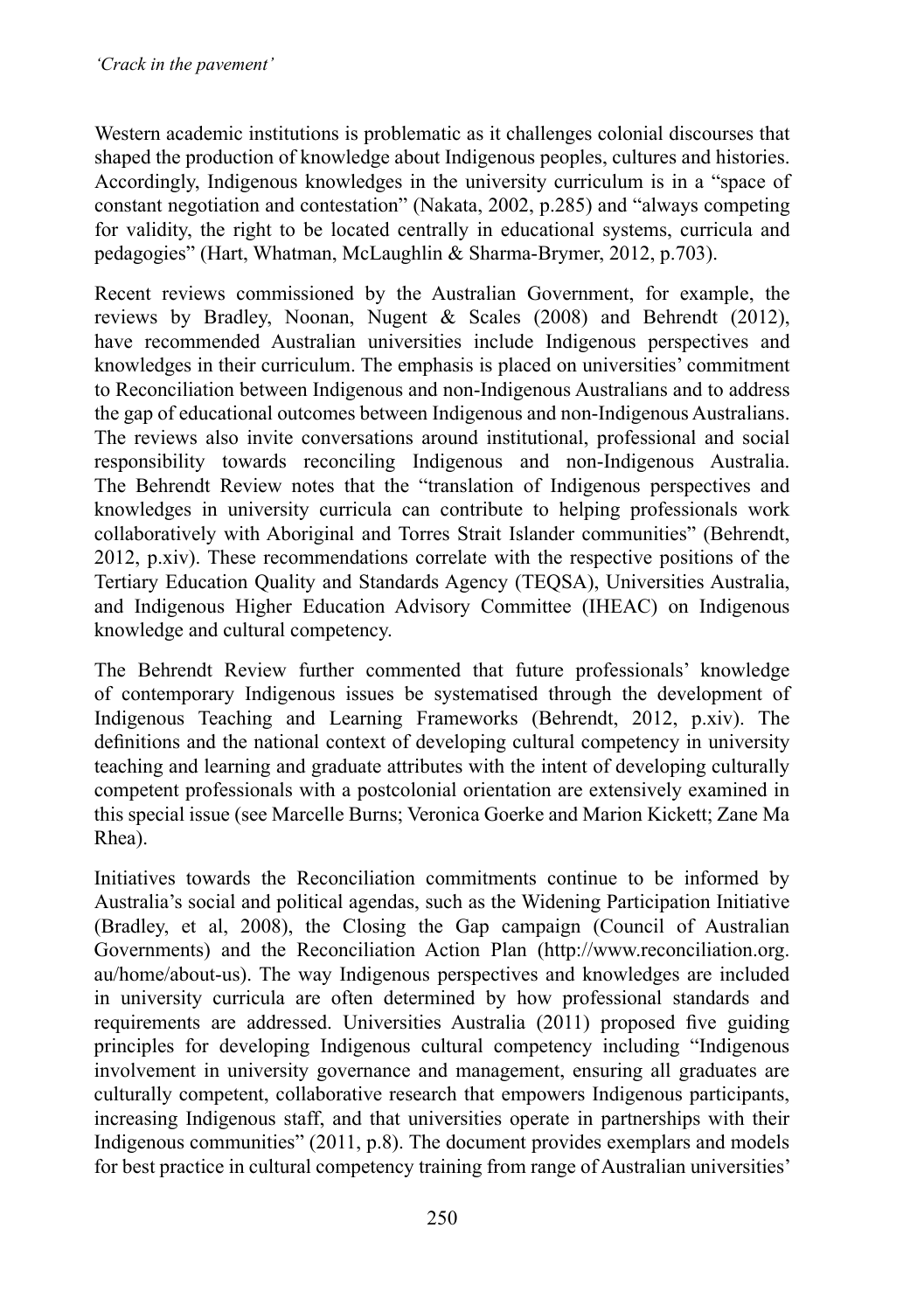cultural competency programs.

Indigenous academics are often tasked with the leadership and implementation of cultural competency projects. Importantly, the experiences of Indigenous academics in this complex cultural interface (Nakata, 2002) of teaching and learning invite institutional commitment that determines appropriate strategies and levels of support for recruitment and retention of Indigenous scholars to lead this important work. While references to support for Indigenous academics are consistently and justly recommended, there tends to be much less discussion about non-Indigenous staff and university personnel who control the arena of teaching and learning in which cultural competency can be modelled. Little mention is made of non-Indigenous educators who consistently engage in these complex cultural spaces, and the impact of this engagement on both personal and professional practice.

A persistent theme in most policy documents is the 'disadvantaged position' of Aboriginal and Torres Strait Islander peoples (see for example Nakata, 2002; Mellor and Corrigan, 2004). I argue that in order to shift the discussion from the 'disadvantaged position' / deficit discourse, Indigenous knowledges and perspectives have to be naturally included at various level of the education system, translated into its curricula and pedagogical processes. Given their mission of inculcating critical minds and generation of new knowledge, universities are ideally situated to progress anticolonial forms of education through critiquing knowledge of and about Aboriginal and Torres Strait Islander peoples. A starting point would require a decolonising process that empowers both educators and learners to recognise Western hegemonic forms of knowledge dominant in the Australian institutions and university curriculum (Ma Rhea & Russell, 2012).

This paper explores the reception of Indigenous perspectives and knowledges in university curriculum, and the role of disciplinary experts (university educators) to demonstrate cultural competency through their teaching and learning practices. These discussions aim to contribute to ongoing decolonising conversations (see for example Ma Rhea and Russell, 2012; Nakata, 2011; Phillips & Lampert, 2012) by interrogating of the nature of partnerships and pedagogies for embedding Indigenous knowledges and perspectives in university teaching and learning. Drawing on tenets of critical race theory, Indigenous standpoints and critical pedagogies, this paper asserts that IK in university curricula and pedagogy "cannot subscribe to the luxury of independence of scholarship from politics and activism" (Dei, 2008, p.10), but invites educators to accept social and ethical responsibility to critique existing knowledge of Indigenous Australia. The paper concludes by proposing an ethical epistemological process in which Indigenous knowledges in teaching and learning can become praxis.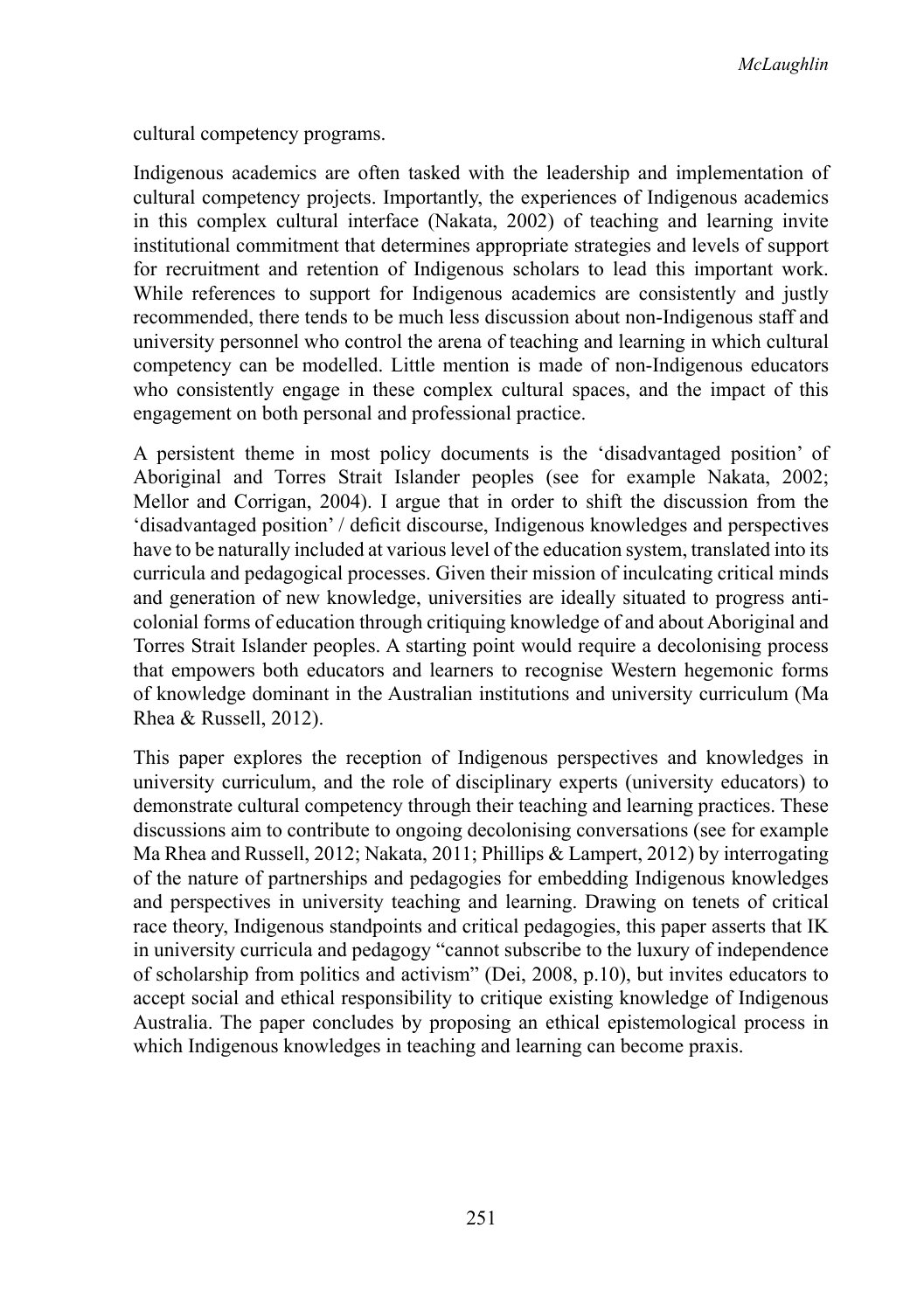### **Indigenous knowledges in university curricula: progress and responsibilities**

An appreciation of the history of Aboriginal and Torres Strait Islander peoples' participation in Australian higher education system is crucial to any attempt in embedding Indigenous knowledges and perspectives in university curricula (Bin-Sallik, 2003). The restriction of Aboriginal and Torres Strait Islander peoples' participation in higher education was influenced by the colonial experiences of settlement (see Universities Australia, 2011) and the ideologies that motivated and validated the global colonial movement. Consequently, knowledge and representations of Aboriginal and Torres Strait Islander peoples were constructed from the viewpoint of the 'Other' (Smith, 1999), through the perspectives of the 'Western' knowledge frameworks (Ma Rhea & Russell, 2012). Colonial discourses continue to shape and inform initiatives for Indigenous education, often constructed through principles of compensatory or deficit models of education (Whatman & Duncan, 2012).

Decolonising curricula and pedagogy in Western institutions of higher education occurs in tension with Western constructions of Indigenous knowledges and cultures. Movements to reclaim ownership of Indigenous knowledges within university curricula has occurred across the global Indigenous world (see for example Tuhiwai Smith, 1999; Battiste & Youngblood Henderson, 2000; Weber-Pillwax, 2001; Walker, 2003). Indigenous Australian scholars have led the discussions on the recognition of Aboriginal and Torres Strait Islander perspectives and knowledges in teaching and research (see for example, Nakata, 2002; Rigney, 1997; Moreton-Robinson, 2005; Langton, 1993; Martin, 2003; Phillips, 2011; and, Hart, 2003, among many others). The work by other postcolonial contemporaries such as Agrawal (1995), Sefa Dei (2008), Thaman (2005), and Semali & Kincheloe (1999) provide comparative / global perspectives to the field. This endeavour reflects ongoing theoretical contestations by Indigenous scholars and activists in the project of decolonising systems of knowing. As such, the decolonising project is both political and personal as it occurs in highly challenging and contesting spaces (Nakata, 2007). However, operating under this tension becomes the necessary platform for interrogating and transforming personal and professional practice, regardless of how uncomfortable, power-shifting (Phillips, 2005; Dreise, 2007) or messy it can be. 

The recognition of the complexities and tensions at the cross-cultural interface and the need for negotiation between Indigenous knowledges and perspectives and Western disciplinary knowledge systems is pre-requisite to the process (Nakata, 2002, p.14). Similarly, Indigenous Education and Indigenous Studies need to be understood given their multi and inter-disciplinary orientations and their location in the academy (Ma Rhea & Russell, 2012)

Universities continue to observe their commitment to reconciliation through initiatives such as the Embedding of Indigenous Perspectives (EIP) in teaching and learning projects, the Indigenous Employment Strategy, and the Reconciliation Action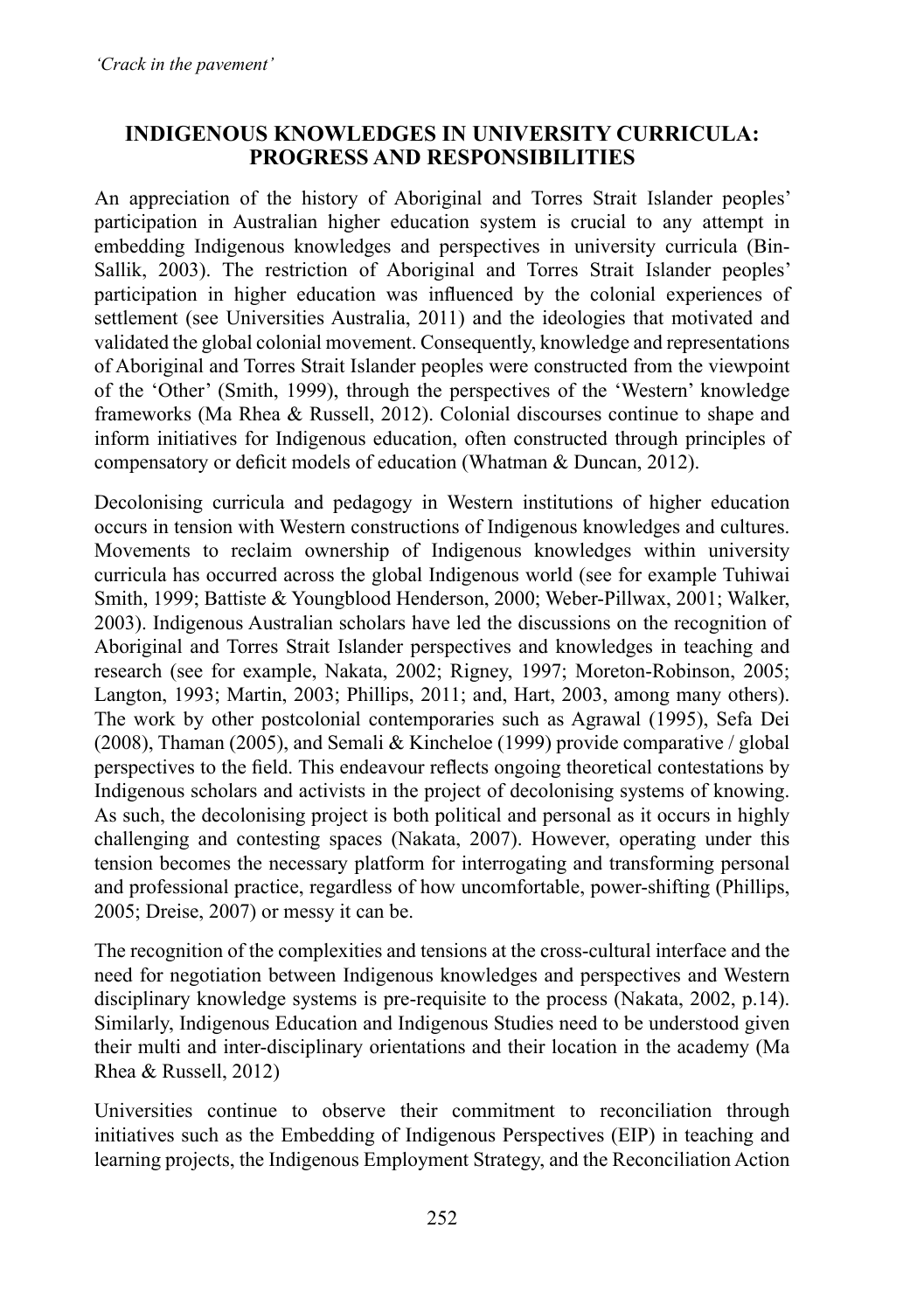Plan (http://www.reconciliation.org.au/home/reconciliation-action-plans). These experiences suggest that universities can make a major contribution to the spirit of reconciliation between Indigenous and non- Indigenous peoples to enhance race relations in Australia. However, the success and sustainability of these initiatives depend on deeper appreciation of Indigenous perspectives and knowledges in all disciplines and the preparedness of non-Indigenous academics to engage with the processes of embedding Indigenous knowledge and perspectives into the content, teaching methodologies and assessment (Nakata, 2007). Such a process requires non-Indigenous educators, who control learning and teaching spaces, to recognise and ensure Indigenous perspectives and knowledges are 'embedded' in their curriculum and pedagogical practice.

The practice I have described requires a pedagogical shift, only possible when educators recognise and respect Indigenous epistemologies and ontologies. We have argued elsewhere that a starting point for this transformation would require non-Indigenous academics to interrogate their own cultural positionings utilising critical race theory as a possible epistemological framework (McLaughlin & Whatman, 2011, also see Williamson & Dallal, 2007). To ethically include other knowledge systems in the academy, conversations that address restoring knowledges silenced by colonising processes need to occur (Dumbrill & Green, 2008, p.499). It requires a pedagogy that goes beyond critique of Eurocentricism while addressing restorative pedagogical justice (McLaughlin, Whatman, & Sharmer-Brymer, 2012) because simply critiquing dominant ways of knowing invites feelings of guilt and hopelessness (Dumbrill & Green, 2008) and resistance (Phillips, 2011). Further, simplistic interpretations, appropriation, and tokenistic approaches can undermine a sophisticated project of decolonising and indigenising curricula.

A decolonising framework and Indigenous standpoint pedagogy (Nakata, 2007) offers an approach that reverts the gaze back onto colonial institutions and systems of knowing. The project of decolonising curricula is indeed political and a deeply personal commitment for educators who embrace the challenge to embark on a transformational personal and professional journey. My experiences of working on decolonising curricula projects through embedding Indigenous perspective over the years provide me substance to argue that this work is ambivalent, and often generated by self-serving agendas (Ma Rhea, in this issue). Institutional policies and funding tend to motivate academe to recognise Indigenous knowledges, however what seemed to be inspirational intentions often return to the status quo once funding is exhausted and closures of relevant faculties with the departure of specialised and committed educators. Thus, factors underpinning the problematic sustainability of these projects need to be deeply interrogated.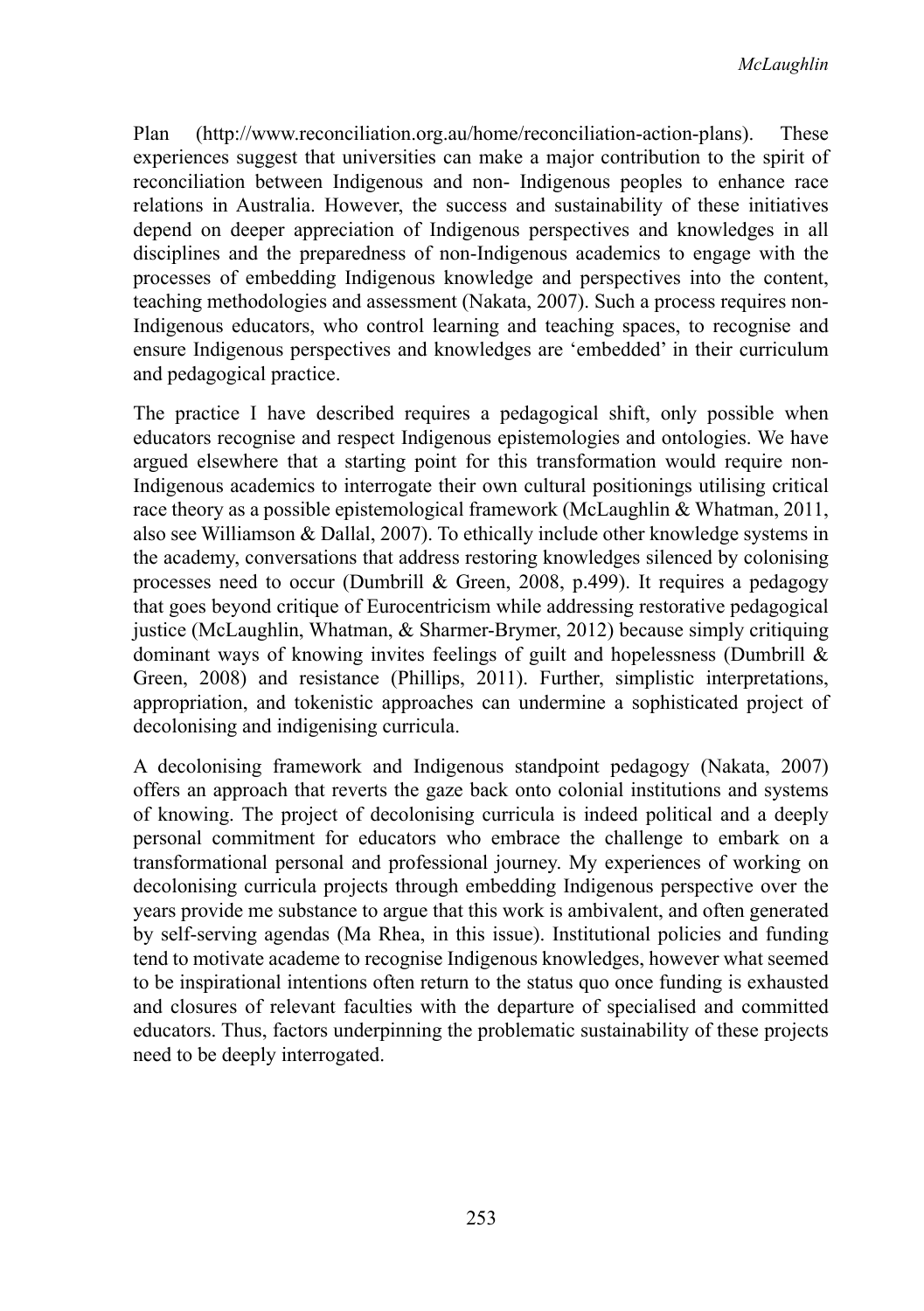## **Indigenous Studies as a politicaland ethical practice: some possible frameworks**

My experiences of working in the Indigenous higher education sector and involvement in embedding Indigenous perspectives in the curriculum projects have challenged me to deeply rethink my understandings of teaching Indigenous Studies. Teaching and learning Indigenous knowledgesis complex since it occursin a space of two competing knowledge systems, what Nakata (2002) calls the 'cultural interface'. Nakata (2002, p.285) defines the cultural interface as the place of tension, negotiation, rejection, resistance, ambivalence, accommodation, and agency. In this space, Indigenous knowledge is in constant negotiation, competes for validity and the right to be located in educational systems (see Hart, et al., 2012). The act of teaching and learning within the cultural interface warrants further exploration.

Indigenous pedagogies, to an extent, offer a possible framework for teaching and learning in the field of Indigenous Studies (see for example Yunkaporta & McGinty, 2009). The complexities of cultural interface generate much uncertainty for non-Indigenous educators; this uncertainty is often based on the dichotomy between the two knowledge systems. Drawing from feminist standpoint theory, Nakata (2007) proposes an Indigenous standpoint theory as a tool for analysis through the social position of the knower and knowledge generated through struggles of understanding their experiences of the social order (Pohlhaus, 2002, p.285). According to Nakata (2007, p.216-7), three key principles of Indigenous standpoint theory include the presence or social positioning of Indigenous staff and students in this contested knowledge spaces, the recognition of Indigenous agency, and the acknowledgement of tensions and ambiguities that exist in the cultural interface. These principles provide conditions in which possible engagement with Indigenous knowledge can occur through pedagogical practice.

Decolonising curricula and centring Indigenous knowledge in university curricula draws us to philosophical understandings of coloniser – colonised relationships. Epistemological and pedagogical critique of Indigenous disadvantage often point to powerful connections, colonial representation and race and racism (Dei, 2008, p.9). Understanding the underlying currents of race and racism then is crucial to inform the basis of educating culturally competent future professionals. The discussion now turns to insights from critical race theory and its potential for assisting non-Indigenous academe to educate culturally competent future professionals.

## **Critical Race Theory: can we alter our own system of privilege?**

Broader and sophisticated frameworks are needed for a complex decolonising project with the aim of developing future culturally competent professionals from an Indigenous knowledge standpoint. Social justice tends to be the starting point for non-Indigenous engagement with Indigenous knowledges and perspectives. Thus, with its commitment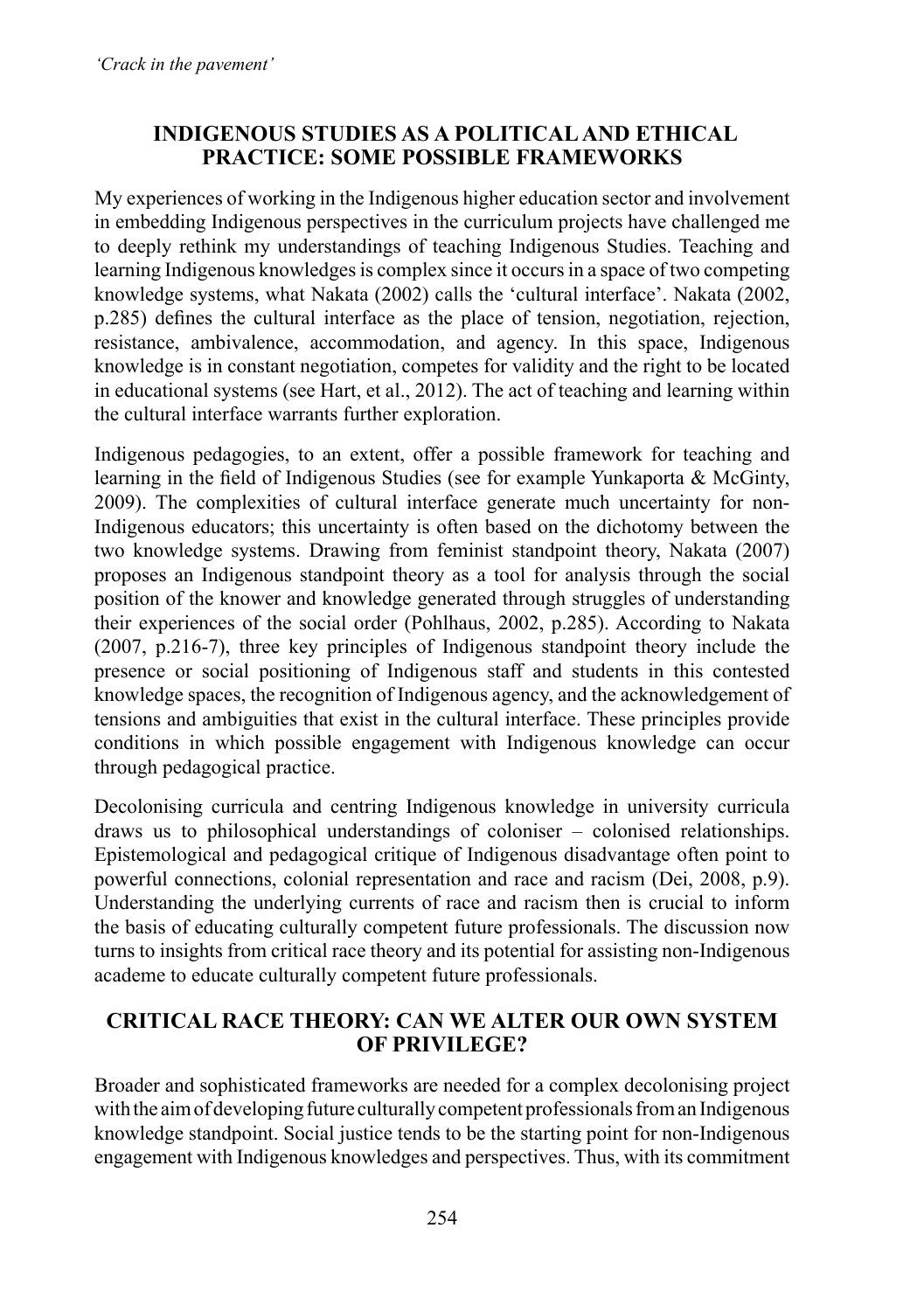to social justice, critical race theory offers an appropriate framework and situates race at the centre of critical analysis (Ladson-Billings & Tate, 1995; Roithmayer, 1999; Taylor, Gillborn & Ladson-Billings, 2009). Central tenets of critical race theory include the normalisation of race and racism and how race and racism is endemic, pervasive, and ingrained in society's social and institutional constructs (Milner, 2007). This normalisation extends to education and permeates through the curriculum. Another useful tenet of critical race theory relevant to the issues of decolonising pedagogy is interest convergence which claims that often "people in power accommodate the interests of people of colour only when these interests converge with their own, and does not impact on their own systems of privilege" (Milner, 2007, p.391).

From a critical race perspective, both the achievement gaps and educational disadvantage often associated with Indigenous education are not new problems; these are often outcomes of intentional policies and practices (Taylor, 2009, p.7). This understanding informs how 'deficit'models and approaches continue to inform Indigenous education programs. Critical race scholarship values the importance of narrative and reality from the experiences of people of colour (Taylor, et al., 2009; Milner, 2007); however, these narratives can trigger powerful emotions, ranging from denial to shock, anger and defensiveness (Taylor, 2009, p.8). These emotions then trigger resistance to engage, as evident in Indigenous Studies classes (see, for example, Phillips, 2011).

It is often stated that university education should empower students to question / critique existing knowledge. From a critical race perspective, it is not sufficient to simply produce knowledge but dedicate the search for knowledge to the struggle for social justice, by interrogating ideologies, institutions and societal structures, thus allowing educators with the basis for praxis, critically informed action in service of social justice (Zamudio, Russell, Rios, & Bridgeman, 2011, p.7). Such understandings are crucial for educators challenged to address oppression and disempowerment through the colonial processes. The demonstration of praxis, of deliberate efforts to include Indigenous knowledges in teaching and learning activities, models cultural competency and professional responsibility.

Critical race theory offers a framework for engagement by interrogating personal standpoints, in a process that returns the gaze to the self and not the problematic colonised other. Decolonising university curricula need to be framed through recognition of Indigenous knowledge, anti – colonial struggles and aspirations. Within this approach, the gaze (or point of analysis) is not at the 'Other', but on the self as a reference point for research, curricula, teaching and learning (Dumbrill & Green, 2008; Milner, 2007; Taylor, 2009). However, questions arise as non-Indigenous educators embark on a process that has to acknowledge a system of White privilege (Moreton-Robinson, 2005) as they endeavour to embed Indigenous perspectives into their professional work. Several key questions occur in these spaces. What informs their understandings of Indigenous knowledge? How do non-Indigenous scholars operate in this cultural interface? How do we practice embedding Indigenous knowledges in our daily work as educators (McLaughlin & Whatman, 2011)? Responses to the above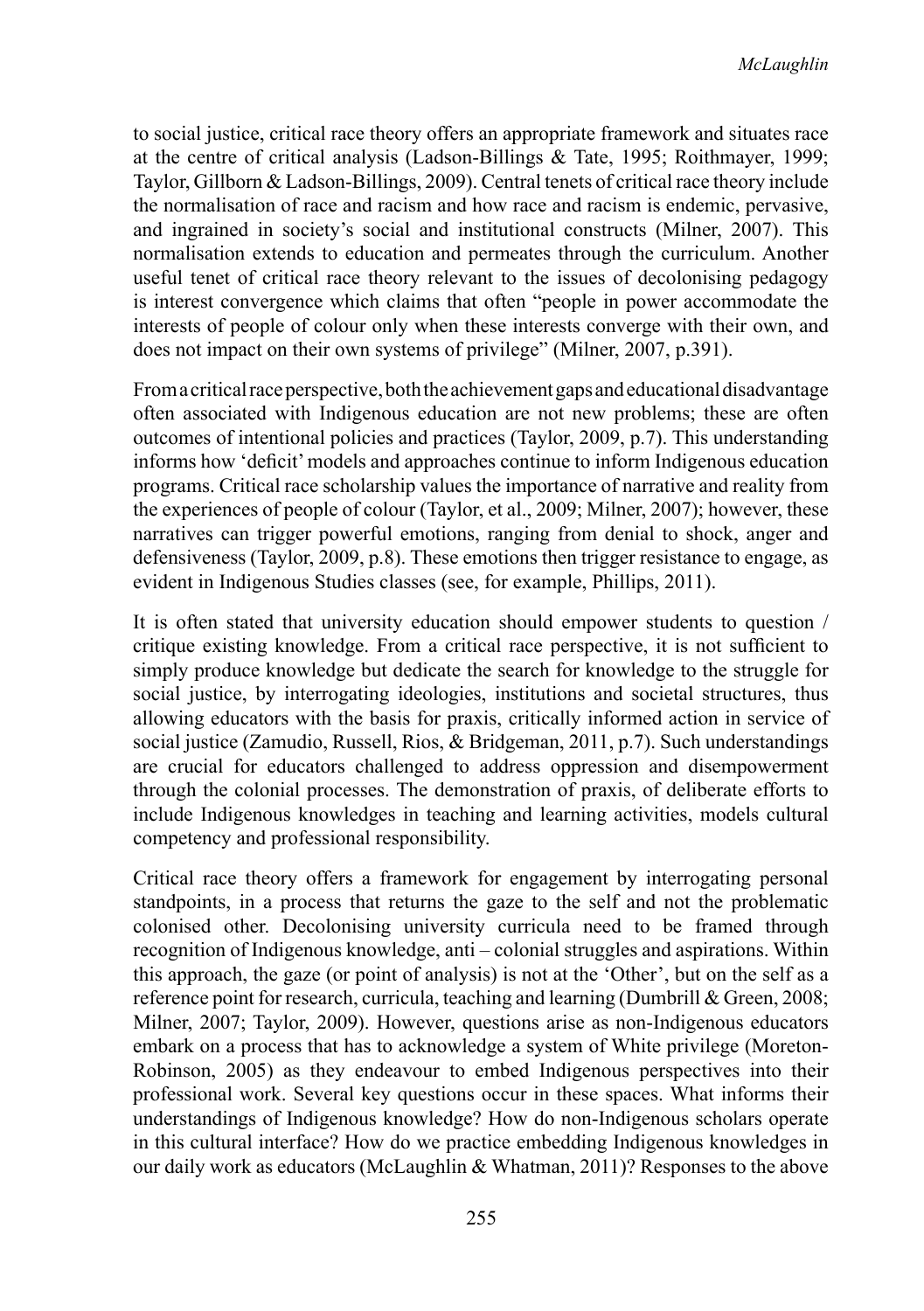questions invite further explorations, not just of adding content through the process of embedding, but through deeply interrogating pedagogical processes.

## **Critical pedagogy: in service for social justice and responsibility**

The act of teaching and learning Indigenous knowledges by non-Indigenous academics and students invite complex pedagogical theories as these classroom contexts are characterised by tensions based on the contestations of two knowledge systems. Proponents of critical pedagogy understand that "every dimension of schooling and every form of educational practice are politically contested spaces" (Kincheloe, 2005, p.2). Critical pedagogy demands teachers and students to interrogate their assumptions and beliefs of historical facts and to ask questions in relation to the beneficiaries of this knowledge construction (Monchinski, 2011). A central tenet of critical pedagogy is the belief that education is inherently political (Kincheloe, 2005), and to claim that one is 'neutral'and 'keeping politics out of teaching and learning spaces'retainsthe dominant politics or status quo. Interrogating historical or taken for granted assumptions is a relevant approach for Indigenous Studies given the Australian historical *terra nullius* assumptions (Phillips, 2005).

Social change and cultivating the intellect is a key characteristic of critical pedagogy relevant to teaching Indigenous studies. Teachers cannot attempt to cultivate the intellect without changing the social context in which these minds operate (Kincheloe, 2005). We are however, cautioned that maintaining the balance between social change and cultivating the intellect occurs through a rigorous, hostile educational environments (Phillips, Whatman, Hart, & Winslett, 2005).

Within the cultural pedagogical space, one's scholarship cannot be disconnected from one's identity. Indigenous knowledge and perspectives in academia means expressing knowledge aspirations and demands that others will perceive as radical, negative, political, or aggressive, without acknowledging that White knowledge aspirations and systems are already political and aggressive (McLaughlin & Whatman, 2010). In embedding Indigenous knowledge in university curricula, the identity of non-Indigenous people in White knowledge systems is just as important as the identity of Indigenous people. Thus, a decolonising approach recognises the active obscuring of White identity and cultures from White systems of knowledge reproduction as it attempts to acknowledge the imperativeness of Indigenous identity and cultures in embedding Indigenous knowledge into those same systems. A decolonising approach recognises how 'messy' and 'strained' this work can become (McLaughlin  $&$  Whatman, 2011), but acknowledges the tension as a compulsory component of the interface.

# **Unpacking the silences at the interface**

The leadership demonstrated by Indigenous academics has been fundamental in accommodating Indigenous knowledges and perspectives in the university curriculum.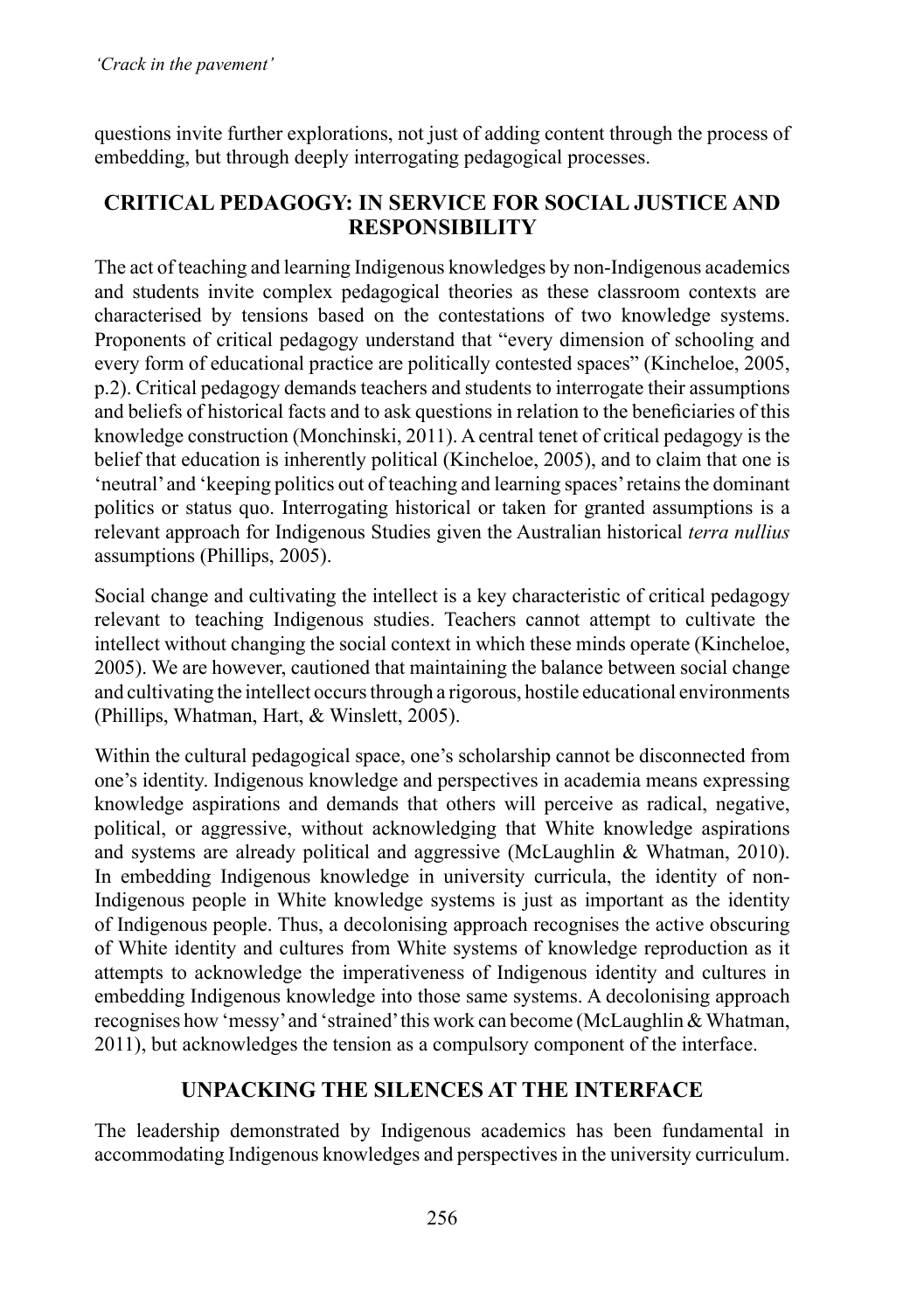The Faculty of Education at one Australian university endorsed a critical Indigenous studies subject as mandatory for all students of their Bachelor of Education program. Under the tutelage of an Indigenous educator, this subject remains compulsory for most pre-service teacher courses since 2003. Its sustainability has been attributed to ongoing staff development of the teaching staff (both Indigenous and non-Indigenous) at identified intervals throughout the semester. The experiences of teaching this subject reveal the impact of Indigenous perspectives in the way some students embraced the opportunity to learn and those who resisted the content and Indigenous standpoints. A thorough investigation and analysis from an Indigenous knowledge perspective of this critical Indigenous studies subject has been carried out by Phillips (2011). The discussion that follows explores pedagogical approaches employed by non-Indigenous educators as they adopt a blend of critical race theory, Indigenous standpoints, and critical pedagogies in their Indigenous Studies classrooms.

Teaching critical Indigenous Studies, from an Indigenous standpoint theory can unsettle existing knowledge and values systems that can in turn trigger deep resistance from non-Indigenous students. Innovative pedagogical practices are then employed by Indigenous and non-Indigenous educators to facilitate students' critique of their ways of knowing. To set the scene for the discussion on complexities of engaging in Indigenous Studies, a note on the opening lecture of the above compulsory subject is necessary. The introductory lecture began with an opening slide that rolled across the screen and read: *If you can read this, you are on Aboriginal land* (Indigenous Australian bumper sticker).

 There were the first words presented in class to 400 pre-service education students at an Australian university...The usual noise and rustling of students getting settled…shifted to a trickle of giggles as '*If you can read this...*' rolled out on the powerpoint slide…as this phrase came to a standstill, *'you are on Aboriginal land'* snapped sharply into focus. The chuckles instantly turned to an uncomfortable silence. The lecturer did not directly refer to the message of the first slide, instead left it to speak for itself. The scene was set for the first for many dialogues...with mostly non-Indigenous students about the deeper nature of the relationships established between Indigenous and non-Indigenous peoples through Australia's colonial history. There was an immediate conflict between what they thought they would be learning (Phillips, Whatman, Hart, & Winslett, 2005, p.1).

In this instance, without further definitions or explanations, Indigenous perspectives claimed space in the teaching and learning context. Students' expectations of learning of Indigenous culture as exotica was interrupted, the concept of land as a symbol of source and site of knowledge (Dei, 2007) provoked students to question their own assumptions of Australia's history and race relations. While this tension is necessary for critique and development of new understandings, its effectiveness depends on the ability of educators to justify its presence and work through its impact.

Within this classroom context, feelings of guilt and resistance do not necessarily reflect collective ignorance; equally possible, being made aware of colonial history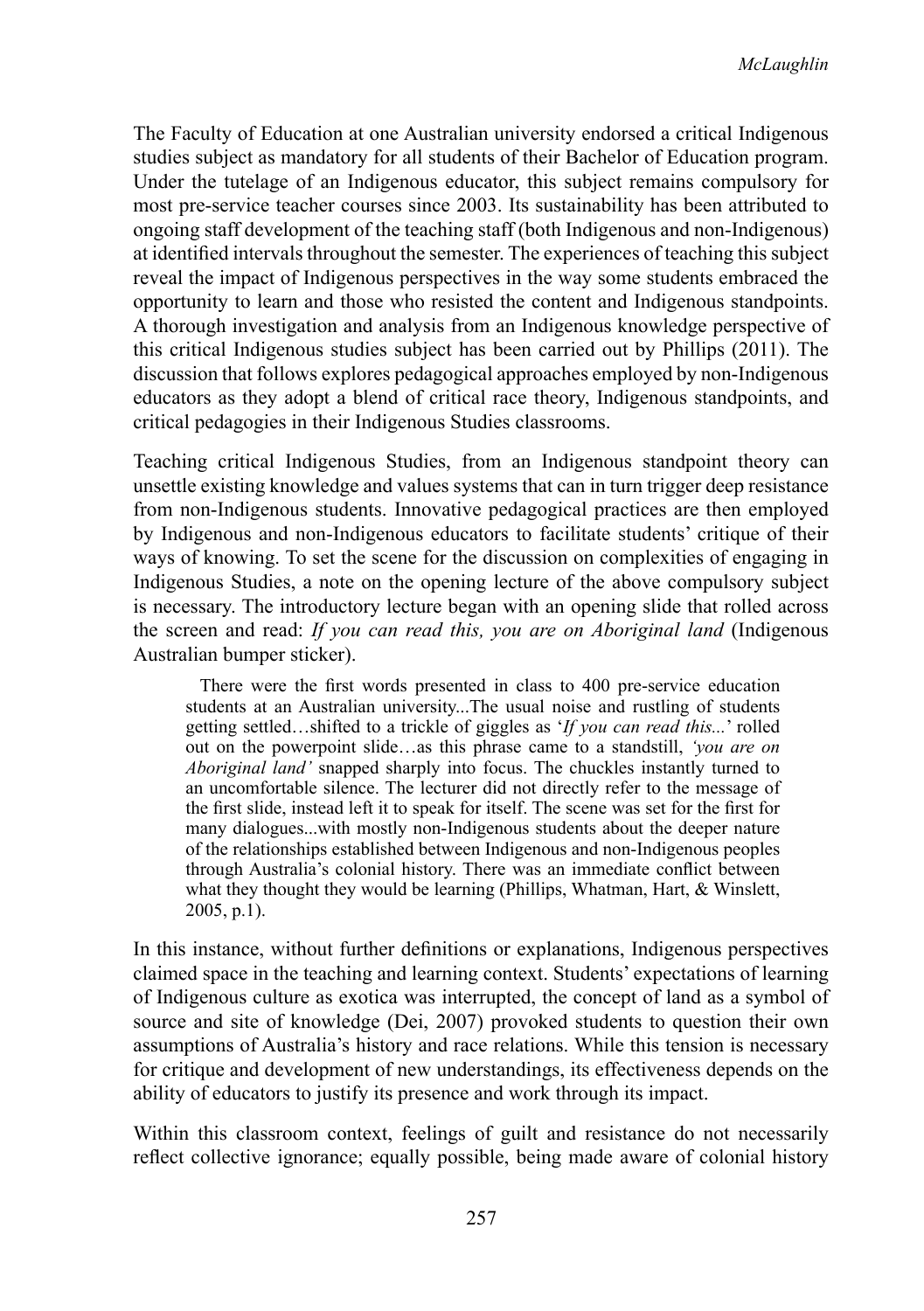unsettles individual ways of knowing and cultural identities. However, colonial discourses of terra nullius triggers powerful emotions while simultaneously creating a space for intellectual debates in which interrogation of race, assumptions and beliefs of historical facts based on colonial construction is possible. Cultivating the intellect requires challenging the unjust social context, and challenges educators to facilitate the transformation of students' feelings of 'guilt and resistance' into a critique of existing knowledge towards developing competencies for social justice and responsibility.

Maintaining a balance between cultivating the intellect and social change (Kincheloe, 2005) on which graduate capabilities and professional standards are based can occur in rigorous and hostile environments (Phillips, 2005). Content which invites individual critical reflections and analysis of the collective history and race relations between Indigenous and non-Indigenous Australians provokes resistance from students. Phillips (2011) cogently mapped out this resistance to critical Indigenous Studies, juxtaposing how resistance to critical Indigenous studies is informed by contradictions reflective of the colonial assumptions of the Indigenous other. Given the mandatory nature of the subject and the depth of critical reflections required by students, the professional support provided to teaching staff is equally rigorous and consistent. For the non-Indigenous teaching staff, Indigenous Studies facilitates a transformative pedagogical experience.

# **Pedagogy as socialand ethical responsibility**

For the purpose of this discussion, three non-Indigenous educators were invited to respond to questions about their motivation for engaging in Indigenous Studies (highly contested pedagogical spaces) and how they negotiate tensions around Indigenous knowledges and perspectives. Discussion in this paper now turns to their experiences.

Quality of teaching and learning in universities is often assessed at the end of the teaching period. Regardless of progress made during the semester, students' feedback reflects the resistance by negatively commenting on educators who endeavour in these contested epistemological and cultural spaces. The following student survey data typifies responses of some non-Indigenous students who have never been asked to consider their own privileged positions in Australian society.

Opinions should be given in the tutorials without the supervising teacher putting her own two-cents in. They should be a forum for ideas where students discuss with each other their opinions, ideas and thoughts, not where what they are thinking is **wrong** (Student survey response, Nov 2009 in McLaughlin & Whatman, 2010).

Teaching Indigenous perspectives and knowledges to largely non-Indigenous students involves unsettling not just prior knowledge and assumptions, but engages in critiquing knowledge in the struggle of social and restorative justice. What kind of educator then would wish to engage in this environment since one's professional performance is not judged on academic rigour and scholarship, but cultural authenticity and praxis?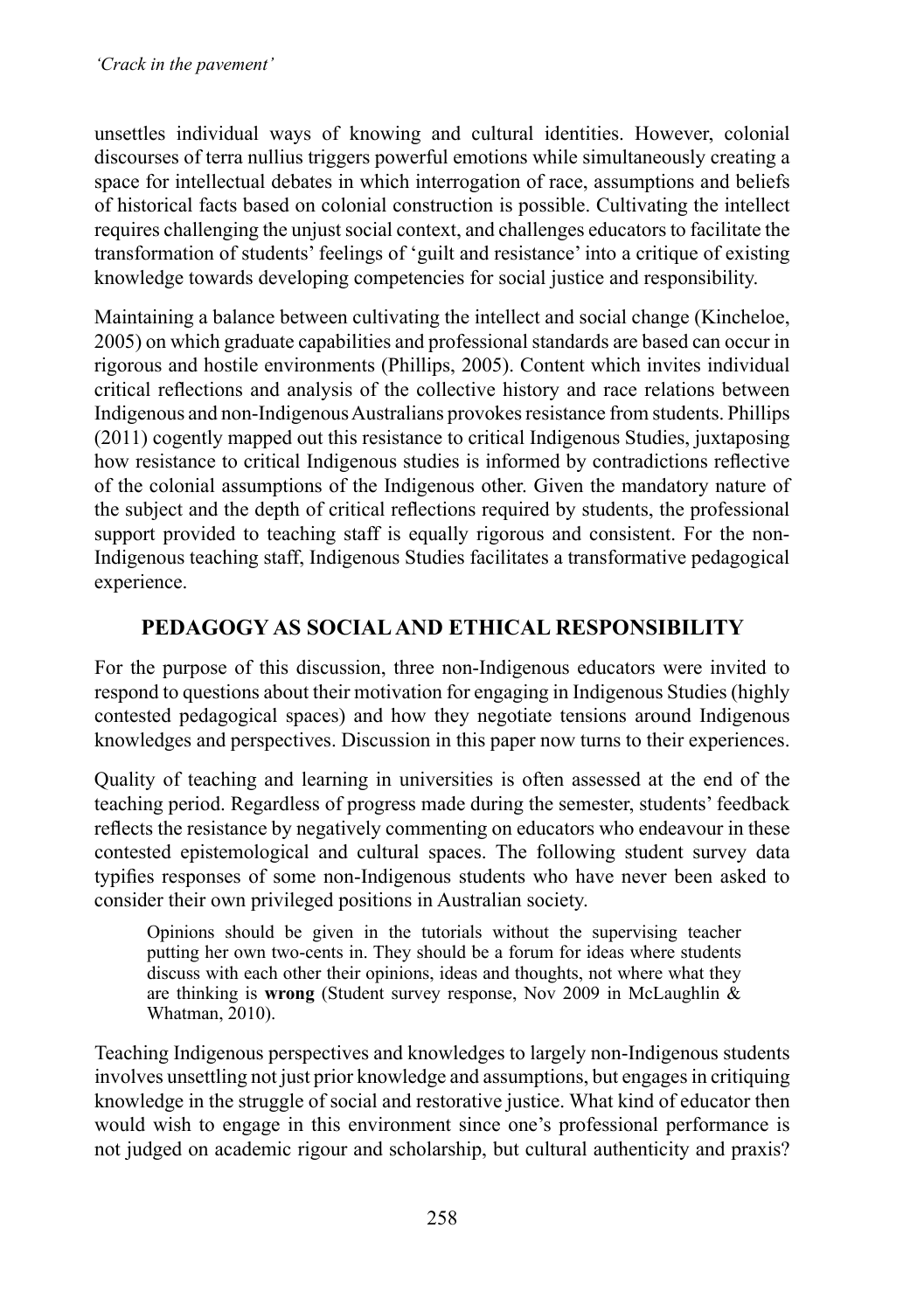Educators in this space are constantly aware of ensuring a culturally safe learning space for all students.

A central mission of universities is to educate to develop critical minds. Developing critical minds requires critical educators, motivated by their own stance on social justice and responsibility. Non-Indigenous educators who engage in praxis(Kincheloe, 2005, p.110) posit that resistance is a consequence of powerful learning experiences.

Most of the overt student resistance I have dealt with has been in direct response to T&L materials designed for that purpose...Archie Roach's life story beautifully informs White Australia about the Stolen Generations, and breaks an important taboo in university learning - that it is OK to "feel",... to feel shame or remorse. Often students complain about "being made to feel bad", but it is a crack in the pavement to prove to them that how they feel is unique...It shatters "we", "us" and "them", if only temporarily...I don't mind student resistance coming out in response to those experiences, as that is what needs to happen in order to break it down a little (educator # 2).

Indeed, establishing a personal connection with learning can shift existing assumptions and allows students to accept responsibilities to critically reflect on their future professional roles as teachers. Modelling a commitment to social and pedagogical justice allows educators to engage regardless of personal and professional criticism, sometimes to their own professional disadvantage. Narratives and insights exchanged in this space allows both educators and students to accept that societal change is only possible if we acknowledge what we know, what we don't know and prepare ourselves to reconcile them. A non-Indigenous educator offers the following insight:

I advocate, I keep it central to all my work. I'm driven by the belief that...if I don't pitch in I can't pretend to be part of the solution, I'm driven by a sense of social justice but also because I have seen what happens if I opt out when my Indigenous friends and colleagues are left forever holding the ball...I think it's my obligation, and actually even though it can be hard work it's also more rewarding and feels like I may be at least helping to make a tiny bit of change (educator #1).

Engaging in Indigenous Studies from an Indigenous standpoint and critical race theories allow educators to accept personal and political activism in their professional practice. This process involves a critical understanding of Australia's colonial history and the impact of racism that prevails in contemporary society. It involves rethinking through a decolonising framework on the basis of recognising Indigenous knowledge and its role in retelling the Australian story.

I think that the satisfaction of "making a difference" is actually not unique to teachers of Indigenous Studies...that drive most teachers. But given the sociohistorical relations between Black and White Australia, actually making a difference...has a political slant to it. And valuing and including Indigenous Knowledge in your teaching (to all students) is an important part of that...Making way for Indigenous Knowledge means dismantling much of the "education" you have already received. This takes a lot of time, is not easy or comfortable, and requires conscious effort to resist the "default' position to align yourself with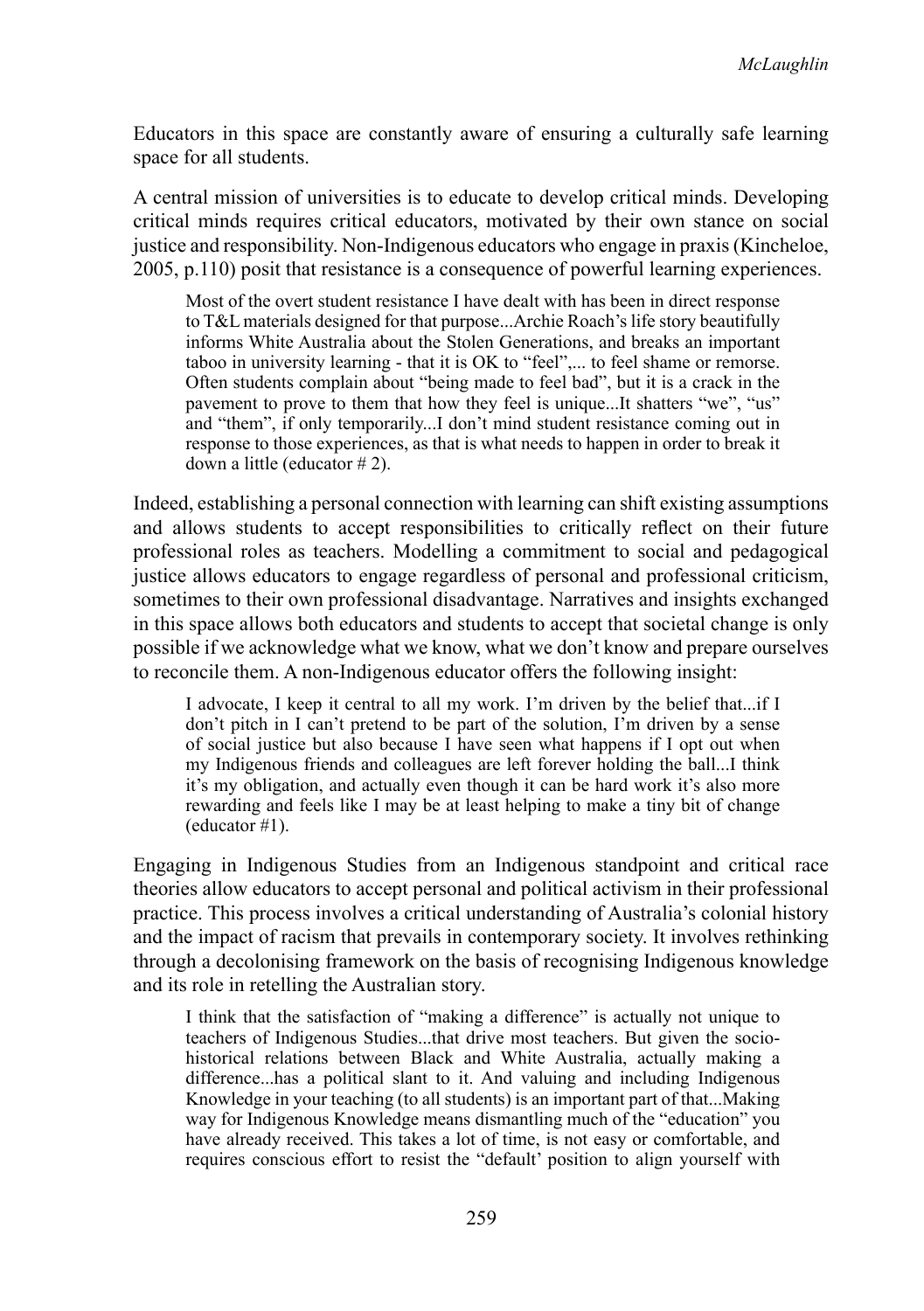the dominant White cultural group in every way. It also requires close proximity or regular engagement with the perspectives of Indigenous peoples to jar you out of your default position. Without these perspectives, "doing Indigenous Knowledge" becomes just another exercise in colonisation (taking over IK, possessing it, deciding how and when it should appear, if at all) (educator  $# 2$ ).

Establishing collaborative learning partnerships is essential for teaching critical Indigenous Studies for non-Indigenous educators to work alongside Indigenous scholars. The ongoing engagement through these partnerships occurs within the cultural interface, allowing for convergence of two knowledge systems and profession practice. This is not always easy as tensions can push educators towards a particular default position. However, the learning opportunities this engagement offers educators and students can be both empowering and transformational. As Ma Rhea and Atkinson (2012) stated;

 ...from the outset, we wanted to model the collaborative learning approaches... we teach together and engage students in discussions from our different perspectives. They witness our discussions with one another, and our occasional disagreements (p.157).

Such collaborative learning partnership not only lessens the depth of resistance to one lone educator's professional practice, but also demonstrates a pedagogical relationship built on trust and respect for diverse knowledge systems within this pedagogical space. It creates conditions for critiquing old understandings; it inspires new conversations and generates new knowledge through pedagogical practice. A non-Indigenous educator explains her motivation in her advocacy.

One of the main drivers for me is seeing the toll that providing IP and modelling IK for non-Indigenous educators takes on Indigenous colleagues. There is no choice for them. I have a choice... decolonisation must occur - but temporally and spatially (in my work), I have a choice to continue foregrounding the need for IK in curriculum and suggest ways it can happen...this task is for every educator. Ignorance, apathy, emotional distress or whatever excuse is offered...to avoid IK is unprofessional and inhumane. Ignoring IK is ignoring the 'humanness' of Indigenous peoples...It is terra nullius all over again... So, what drives me is a desire to be professional and wanting to continue to develop my own humaneness! (educator # 2).

Such engagement moves beyond disciplinary expertise, and draws on Indigenous protocols of engagement. The papers in this special issue, consisting of writing teams of both Indigenous and non-Indigenous authors and blending of knowledge systems (Duthie, King and Mays; Goerke and Kickett; Heckenberg and Gunstone) demonstrates collegiality and collaborative scholarly engagements. For educators who endeavour to conduct culturally safe and respectful research can consult guidelines for research ethics and protocols by the National Health and Medical Research Council (http://www.nhmrc.gov.au/).

Yet, too often, the burden of indigenising the Australian university curricula often rests on the shoulder of Aboriginal and Torres Strait Islanders educators and professional staff, with tasks ranging from student support to generating cultural awareness for non-Indigenous academics (Page and Asmar, 2008). Institutional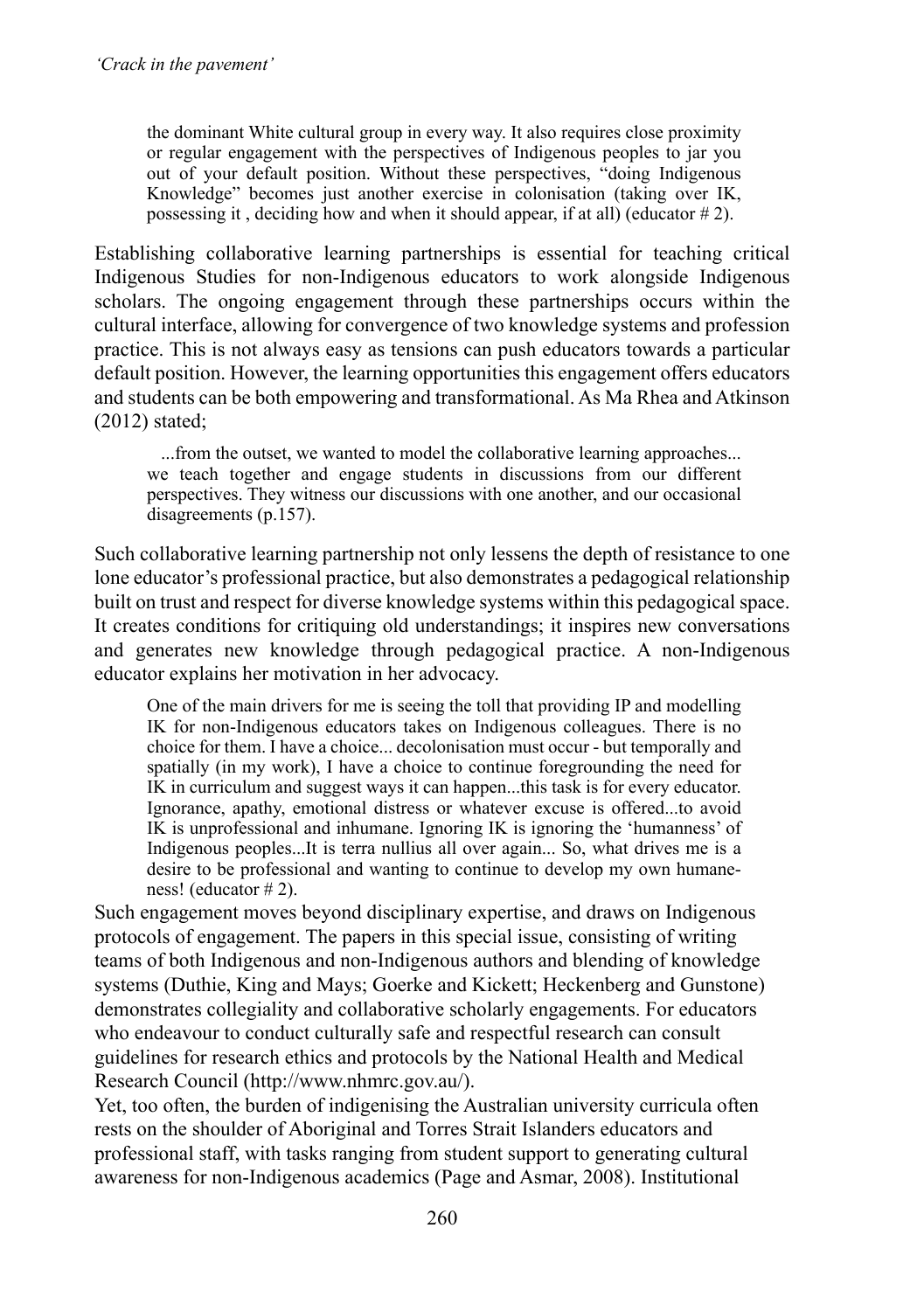commitment and recognition for the Indigenous expertise is vital; the humanity of educators to engage in restorative pedagogical and social justice processes is paramount.

I find non-Indigenous teacher / lecturer resistance more disturbing, and just as difficult to break down, because of their refusal to engage....preferring to falsely argue an already enlightened standpoint. This is why Indigenous knowledge keeps grinding to a halt in universities. The rubber band snaps back! (educator  $# 2$ ).

Leadership demonstrated by the Indigenous educators and the resilience of their Indigenous and non-Indigenous allies illustrate the personal and professional commitment to decolonising required to critique colonial systems of knowing dominant in Australian university curricula. Critiquing existing knowledge through restorative pedagogical and social justice perspectives demands a transformation informed by basic human principles. It demands shifting our disciplinary knowledge against our own humanity, of being intellectually and emotionally engaged, as we work towards progressing reconciliation between Indigenous and non-Indigenous Australia. Through this uncomfortable, confronting, power-shifting pedagogy (Dreise, 2007; Phillips, 2005), transformative learning can occur. While institutional support and commitment are crucial, role modelling for future culturally competent professionals to work with local and global communities depends on educators' political and ethical responsibilities.

#### **Conclusion**

Indigenous knowledges and perspectives informed pedagogy for developing culturally competent professionals is inherently a political and ethical practice. Making space for Indigenous knowledges in academia should not only address a social justice or equity issue, but also as an approach to shift conversations to restorative pedagogical justice (Hart, et al., 2012). The challenge for institutional leadership and academe is to recognise Indigenous knowledges; develop sustainable capacity within the academy in supporting teaching and learning as praxis, modelling cultural competency in the process.

Educating future culturally competent professionals to work with Indigenous peoples and communities, and other traditional and former colonised peoples across the globe, places an expectation on those who educate to demonstrate what it means to be culturally competent. Indigenous knowledges and perspectives provide us with the framework of what it is to know; it is our ethical and professional responsibility to know.

#### **References**

- Agrawal, A. (1995). Indigenous and scientific knowledge: Some critical comments. *Indigenous Knowledge and Development Monitor, 3*, 3 – 5.
- Battiste, M. & Youngblood Henderson, J. (2000). Protecting Indigenous knowledge & heritage: A Global Challenge. Saskatoon: Purich.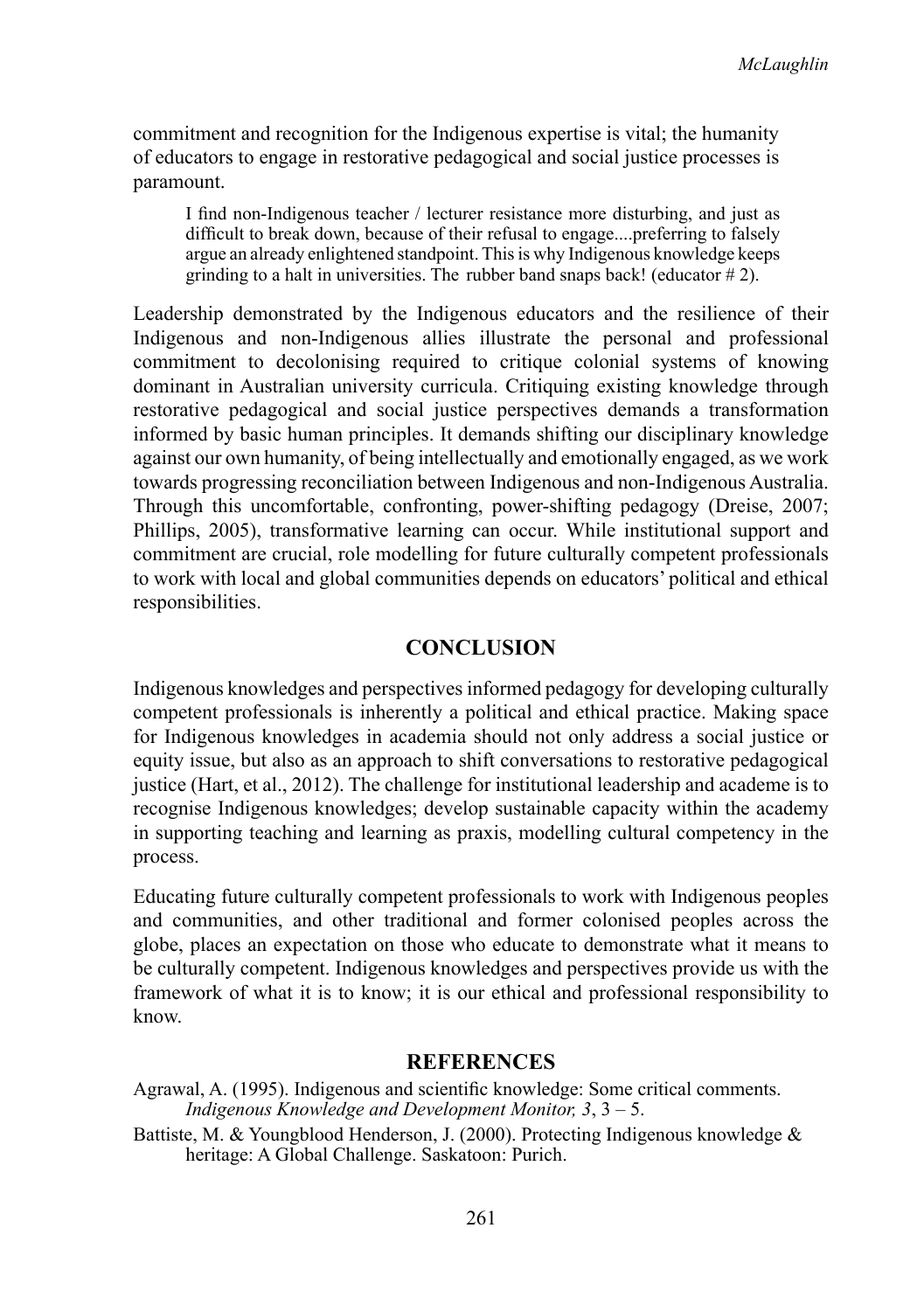- Behrendt, L. (2012). *Review of higher education access and outcomes for Aboriginal and Torres Strait Islander peoples: Final report*. Canberra: Australian Government.
- Bin-Sallik, M. (2003). Cultural safety: let's name it! *The Australian Journal of Indigenous Education, 32*, 21 – 28.
- Bradley, D; Noonan, P.; Nugent, H. & Scales, B. (2008). *Review of Australian higher education final report.* Canberra: Commonwealth of Australia.
- Council of Australian Governments. (nd). *Closing the gap in Indigenous disadvantage*. Retrieved from: http://www.coag.gov.au/closing the gap in indigenous disadvantage.Dei, G.S (2008). Indigenous knowledge studies and the next generation: pedagogical possibilities for anti-colonial education. Australian Journal of Indigenous Studies Supplement. 37s, 5-13.
- DEEWR (Department of Employment, Education, and Workplace Relations). (2009). *Closing the Gap for Indigenous Australians.* Retrieved from http://www. socialinclusion.gov.au/Initiatives/Pages/closingthegap.aspx
- Dei, G.S. (2007). Indigenous knowledge studies and the next generation: pedagogical possibilities for anti-colonial education. *Australian Journal of Indigenous Studies.*   $37s$ ,  $5 - 13$ .
- Dreise, M. (2007). *Embedding Indigenous perspectives.* Paper presented at the Caboolture Education Symposium, QUT, February 22nd.
- Dumbrill, G.C. & Green, J. (2008). Indigenous knowledge in the social work academy. *Social Work Education, 27*(5), 489-503.
- Hart, V. (2003). Teaching black and teaching back. *Social Alternatives. 22*(3), 12 15.
- Hart, V.; Whatman, S.; McLaughlin, J. & Sharma-Brymer, V. (2012). Pre-service teachers' pedagogical relationships and experiences of embedding Indigenous Australian knowledge in teaching practicum. *Compare*. 42(5), 703 – 723.
- Indigenous Higher Education Advisory Council. (2011). *National Indigenous higher education workforce strategy*. Canberra: IHEAC.
- Kincheloe, J. (2005). *Critical pedagogy primer.* New York: Peter Lang.
- Ladson-Billings, G. & Tate, W. F. (1995). Toward a critical race theory of education. *Teachers' College Record, 97*, 47 – 68.
- Langton, M. (1993). *Well. I heard it on the radio and I saw it on the television: an essay for the Australian Film Commission on the politics and aesthetics of filmmaking by and about Aboriginal people and things.* Sydney: The Australian Film Commission.
- Ma Rhea, Z., Atkinson, H.L. (2012). Growing understanding: Issues in mainstream education in Indigenous and traditional communities. In P. Ahluwalia, S. Atkinson, P. Bishop, P. Christie, R. Hattam & J. Matthews, (Eds). *Reconciliation and Pedagogy* (pp. 155-172.). London, UK: Routledge.
- Ma Rhea, Z. & Russell, L. (2012). The invisible hand of pedagogy in Australian Indigenous studies and Indigenous education. *Australian Journal of Indigenous Education. 41*(1), 18 – 25.
- Martin, K. (2003). Ways of knowing, being and doing: A theoretical framework and methodology for Indigenous and Indigenist re-search. *Journal of Australian Studies, 76*, 203 – 214.
- McLaughlin, J. & Whatman, S. (2011). The potential of critical race theory in decolonising curricula. *Asia Pacific Journal of Education, 42*(5), 703 – 723.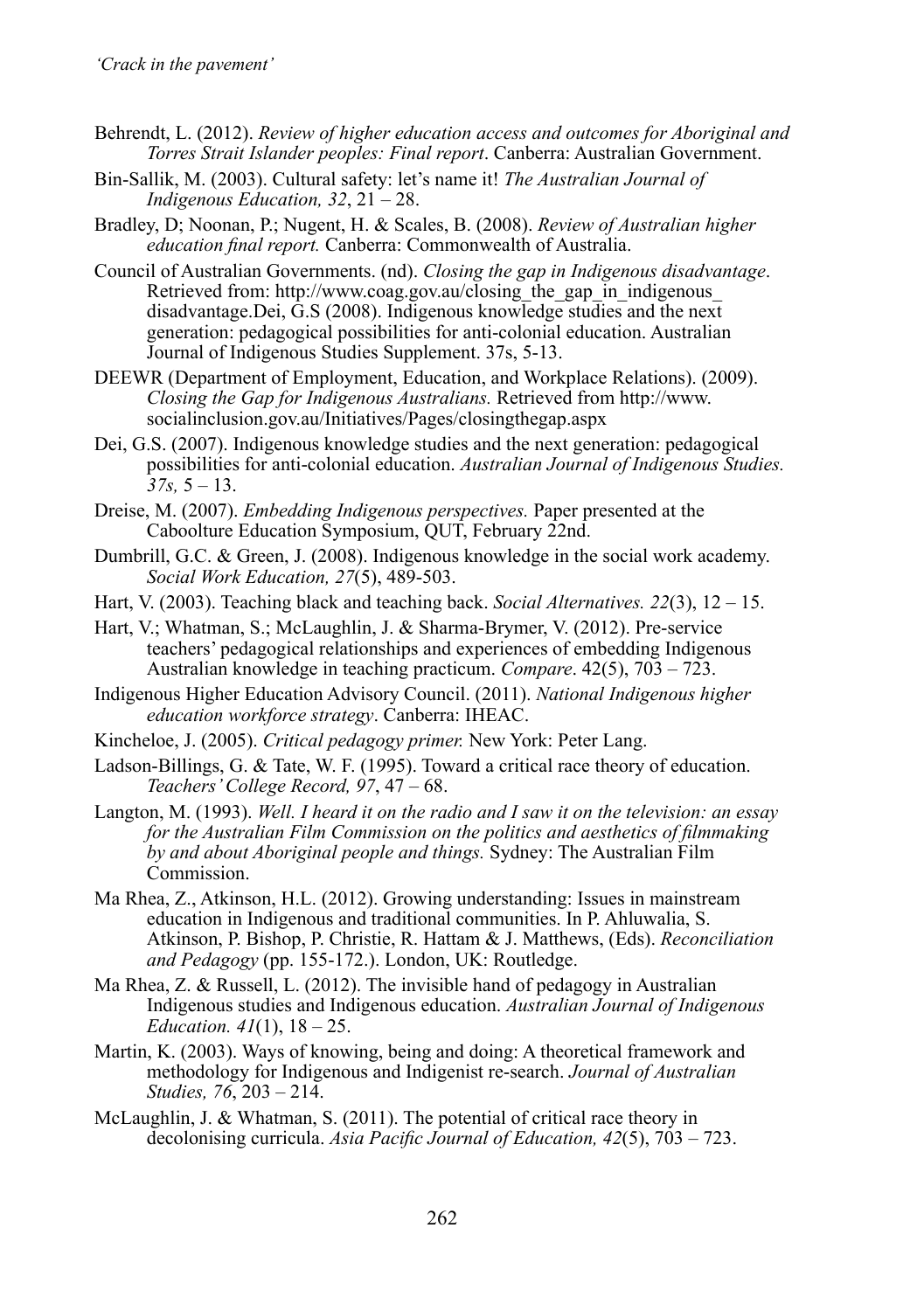- McLaughlin, J. & Whatman, S. (2010). *Decolonising curricula in an Australian university: re-imagining curriculum through critical race theory.* Paper presented at the World Congress in Comparative and International Education. Istanbul. June 14th – 18th.
- McLaughlin, J. Whatman, S. & Sharmar-Brymer, V. (2012). *The fourth R: Restorative pedagogical justice in embedding Indigenous Knowledge on teaching practice.*  Paper presented at the AARE conference. Sydney: University of Sydney.
- Mellor, C. & Corrigan, M. (2004). *The Case for change: a review of contemporary research on Indigenous education.* Canberra, Australia: ACER Press.
- Milner, R. (2007). Race, culture and researcher positionality: Working through dangers seen, unseen and unforeseen. *Educational Researcher, 36*, 388 – 400.
- Monchinski, T. (2011). *Engaged pedagogy, enraged pedagogy: reconciling politics, emotions, religion, and science for critical pedagogy.* Rotterdam, Netherlands: Sense Publishing.
- Moreton-Robinson, A. (Ed.) (2005). *Whitening race: essays in social and cultural criticism.* Canberra: Aboriginal Studies Press.
- Nakata, M. (2011). Pathways for Indigenous education in the Australian curriculum framework. *The Australian Journal of Indigenous Education. 40*(1), 1 – 8.
- Nakata, M. (2007). The cultural interface. *Australian Journal of Indigenous education. 36 Supplement*. 7 – 14.
- Nakata, M. (2002). Indigenous knowledge and the cultural interface: underlying issues at the intersection of knowledge and information systems. *IFLA Journal, 28,* pp.  $281 - 291$ .
- National Health and Medical Research Council. (2003). *Values and ethics: guidelines for ethical conduct in Aboriginal and Torres Strait Islander health research.* Canberra: NHMRC.
- Page, S. & Asmar, C. (2008). Beneath the teaching iceberg: Exposing the hidden support dimensions of indigenous academic work*. Australian Journal of Indigenous Education, 37* (Supplement), 109–117.
- Phillips, J. (2011). *Resisting contradictions: non-Indigenous pre-service teachers responses to critical Indigenous students*. Unpublished PhD thesis. Brisbane: QUT.
- Phillips, J. (2005). Making space in the Australian centre. In J. Phillips & J. Lampert (Eds.). *Introductory Indigenous studies in Education: The importance of knowing* (pp. 11 – 26). Sydney, Australia: Pearson Education.
- Phillips, J. & Lampert, J. (Eds.). (2012). *Introductory Indigenous studies in education*. Sydney: Pearson. 2nd edition.
- Phillips, J., Whatman, S.L., Hart, V.G. and Winslett, G.M. (2005, June). *Decolonising University Curricula – reforming the colonised spaces within which we operate.* Paper presented at the Indigenous Knowledges Conference - Reconciling Academic Priorities with Indigenous Realities. Wellington, NZ: Victoria University.
- Pohlhaus, G. (2002). Knowing communities: An investigation of Harding's standpoint epistemology*. Social Epistemology. 16*(3), 283 – 293.
- Reconciliation Australia. (nd). *Reconciliation action plan. Reconciliation Australia*. Retrieved from: http://www.reconciliation.org.au/home/reconciliation-actionplans.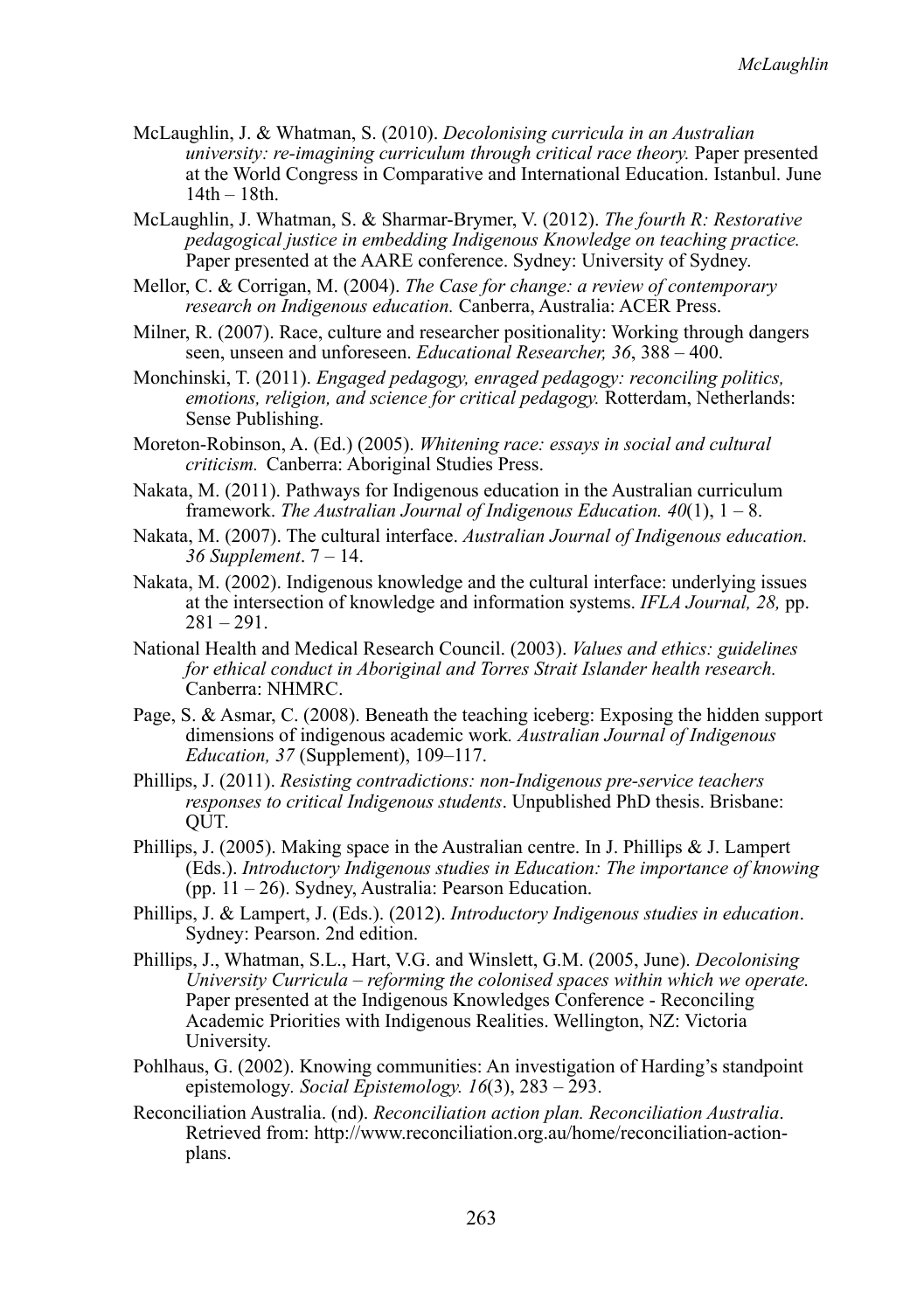- Rigney, L. (1997). Internationalisation of an Indigenous anti-colonial cultural critique of research methodologies: A guide to Indigenist research methodology and its principles. *Journal of Native American Studies, 14*(2), 109-121.
- Roithmayer, D. (1999). Introduction to critical race theory in educational research and praxis. In In L. Parker, D. Deyhle & S. Villenas (eds.). *Race is…race isn't: critical race theory and qualitative studies in education* (pp. 1 – 6). Boulder, Colorado: Westview Press.
- Semali, L. & Kincheloe, J. (1999). *What is Indigenous knowledge? Voices from the academy*. New York: Falmer Press.
- Smith, L.T. (1999). *Decolonising Methodologies: research and Indigenous peoples.* Dunedin, NZ: University of Otago Press.
- Taylor, E. (2009). Foundations of critical race theory in education: an introduction. In E. Taylor, D. Gillborn, & G. Ladson-Billings (Eds.). *Foundations of critical race theory in education* (pp.  $1 - 13$ ). New York: Routledge.
- Taylor, E.; Gillborn, D. & Ladson-Billings, G. (Eds.). (2009). *Foundations of critical race theory in education.* New York: Routledge.
- Thaman, K.H. (2005, December). *The Future of the Past: teachers as leaders in advancing cultural and cognitive democracy in education in Oceania*. Keynote Address at the World Indigenous People's Conference. Hamilton, NZ: University of Waikato.
- Tertiary Quality and Standards Agency. (2011). *Higher education standards framework.*  Canberra: Author. Retrieved from: http://www.comlaw.gov.au/Details/ F2013C00169.
- Universities Australia. (2011). *National best practice framework for Indigenous cultural competency in Australian universities*. Canberra: Commonwealth of Australia.
- Walker, P. (2003). Colonising research: Academia's structural violence towards Indigenous peoples. *Social Alternatives, 22*(3), 37 – 40.
- Weber-Pillwax, C. (2001). What is Indigenous research? *Canadian Journal of Native Education, 25*(2), 166 – 174.
- Whatman, S. and Duncan, P. (2012). Learning from the Past: In Policy and Practice. In J. Phillips & J. Lampert (Eds.) *Introductory Indigenous Studies* (pp.114 – 139). Sydney: Pearson. 2nd edition.
- Williamson, J. and Dalal, P. (2007). Indigenising the curriculum or negotiating the tensions at the cultural interface? Embedding Indigenous perspectives and pedagogies in a university curriculum*. Australian Journal of Indigenous Education. 36 supplement*, 51 – 58.
- Yunkaporta, T. & McGinty, S. (2009). Reclaiming Aboriginal Knowledge at the cultural interface. *Australian Educational Researcher. 36*(2), 55 – 72.
- Zamudio, M.; Russell, F.; Rios, F. & Bridgeman, J. (2011). *Critical race theory matters: education and ideology.* New York: Routledge.

**Juliana McLaughlin** is an academic at the Oodgeroo Unit, Queensland University of Technology where she lectures in Indigenous Studies, Culture Studies and Education, and decolonising methodologies. Her research interests include critical race theory, Indigenous knowledge and decolonising curricula, postcolonial theory and development education. She is leading an Office of Learning and Teaching